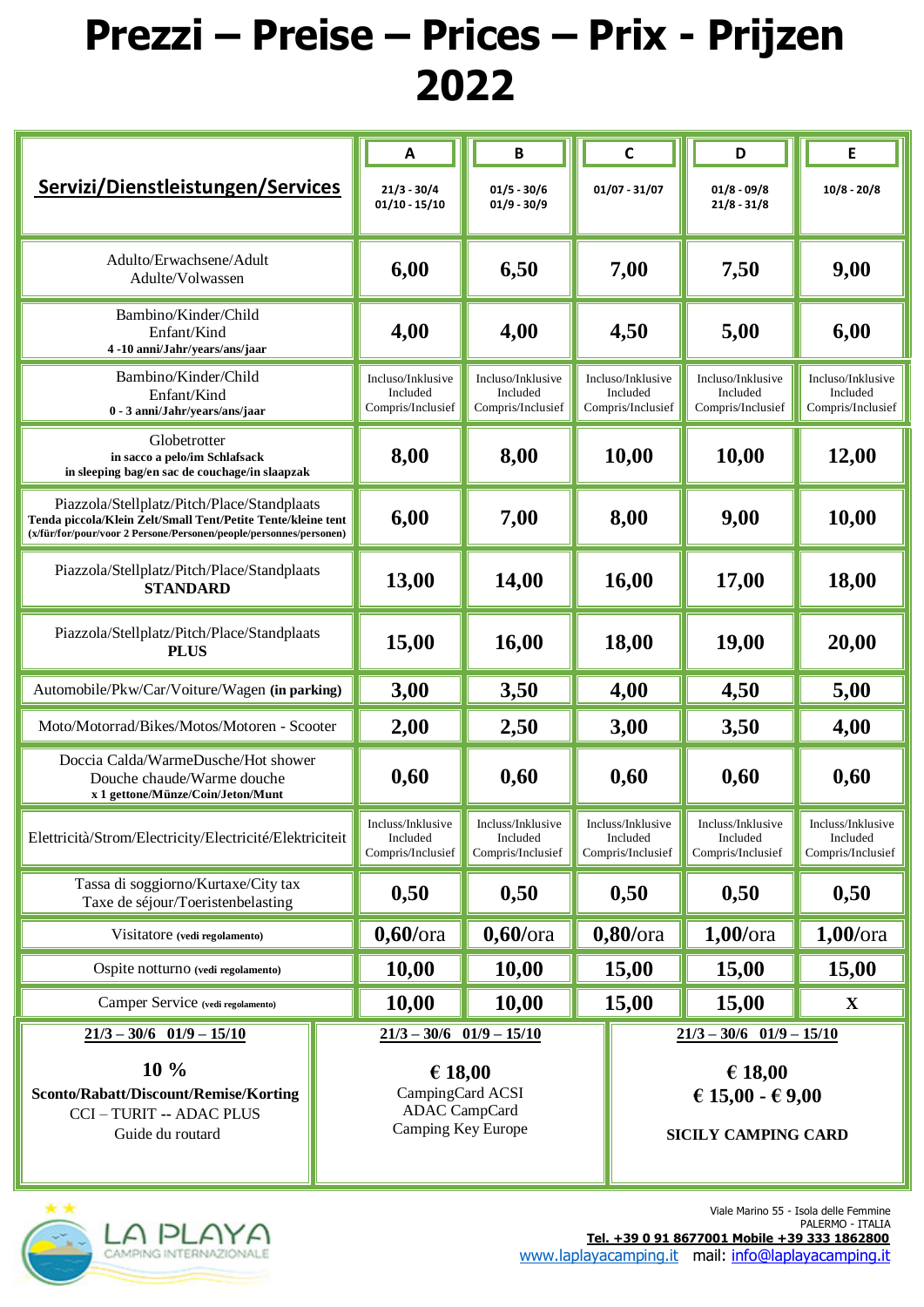## **Prezzi – Preise – Prices – Prix - Prijzen 2022**

| <b>Alloggi</b>                                                                                       | A                               | B             | $\mathsf{C}$                | D                           |  |  |  |  |  |
|------------------------------------------------------------------------------------------------------|---------------------------------|---------------|-----------------------------|-----------------------------|--|--|--|--|--|
| Übernachtungsmöglichkeiten<br>Accommodations/Hébergement                                             | $21/3 - 31/5$<br>$01/9 - 15/10$ | $01/6 - 30/6$ | $01/07 - 31/07$             | $01/8 - 31/8$               |  |  |  |  |  |
| Accommodatie                                                                                         |                                 |               |                             |                             |  |  |  |  |  |
|                                                                                                      |                                 |               |                             |                             |  |  |  |  |  |
| Casamobile/Mobilheim/Mobile home<br>Maison mobile/Stacaravan                                         |                                 |               |                             |                             |  |  |  |  |  |
| fino a/bis zum/up to/jusq'à/tot 4                                                                    | 55,00                           | 70,00         | 80,00                       | 100,00                      |  |  |  |  |  |
| persone/Personen/people/personnes/mensen                                                             |                                 |               |                             |                             |  |  |  |  |  |
| Offerte speciali/Sonderangebote<br>Special offers/Offres spéciales                                   | $7 = 6$                         |               |                             | 14 gg. x 70 € 14 gg. x 90 € |  |  |  |  |  |
|                                                                                                      | $14 = 11$                       |               | 21 gg. x $60 \in$           | 21 gg. x 80 $\epsilon$      |  |  |  |  |  |
| Aanbiedingen                                                                                         | $21 = 18$                       |               | 30 gg. x 50 € 30 gg. x 70 € |                             |  |  |  |  |  |
| Casamobile/Mobilheim/Mobile home                                                                     |                                 |               |                             |                             |  |  |  |  |  |
| Maison mobile/Stacaravan<br>fino a/bis zum/up to/jusq'à/tot 5                                        | 65,00                           | 80,00         | 100,00                      | 120,00                      |  |  |  |  |  |
| persone/Personen/people/personnes/mensen                                                             |                                 |               |                             |                             |  |  |  |  |  |
|                                                                                                      | $7 = 6$                         |               | 14 gg. x 90 $\epsilon$      | 14 gg. x 110 €              |  |  |  |  |  |
| Offerte speciali/Sonderangebote<br>Special offers/Offres spéciales                                   | $14 = 11$                       |               | 21 gg. x 80 $\epsilon$      | 21 gg. x 100 $\epsilon$     |  |  |  |  |  |
| Aanbiedingen                                                                                         |                                 |               |                             |                             |  |  |  |  |  |
|                                                                                                      | $21 = 18$                       |               |                             | 30 gg. x 70 € 30 gg. x 90 € |  |  |  |  |  |
| Noleggio biancheria/ Miete von Haushaltswäsche/ Linen rental/ Location de linge/ Huur van linnengoed |                                 |               |                             |                             |  |  |  |  |  |
| Lenzuolo singolo/Einzelblatt                                                                         | 6,00                            |               |                             |                             |  |  |  |  |  |
| Single sheet/Drap simple/ Enkel blad                                                                 |                                 |               |                             |                             |  |  |  |  |  |
| Lenzuolo matrimoniale/Doppelbogen<br>Double sheet/ Drap double/ Dubbel blad                          | 10,00                           |               |                             |                             |  |  |  |  |  |
| Set 2 asciugamani/ Set 2 Handtüchern                                                                 | 5,00                            |               |                             |                             |  |  |  |  |  |
| Set 2 towels/Set 2 serviettes/Set 2 handdoeken                                                       |                                 |               |                             |                             |  |  |  |  |  |
| Costi aggiuntivi/Zusätzliche Kosten/Additional costs/Frais supplémentaires/Extra kosten              |                                 |               |                             |                             |  |  |  |  |  |
| Pulizie finali/ Endreinigung/ Final cleaning                                                         | 30,00                           |               |                             |                             |  |  |  |  |  |
| Nettoyage final/Eindschoonmaak                                                                       |                                 |               |                             |                             |  |  |  |  |  |
| Cauzione/Einzahlung/Deposit/Dépôt/Storting                                                           |                                 |               |                             |                             |  |  |  |  |  |
| 100,00                                                                                               |                                 |               |                             |                             |  |  |  |  |  |